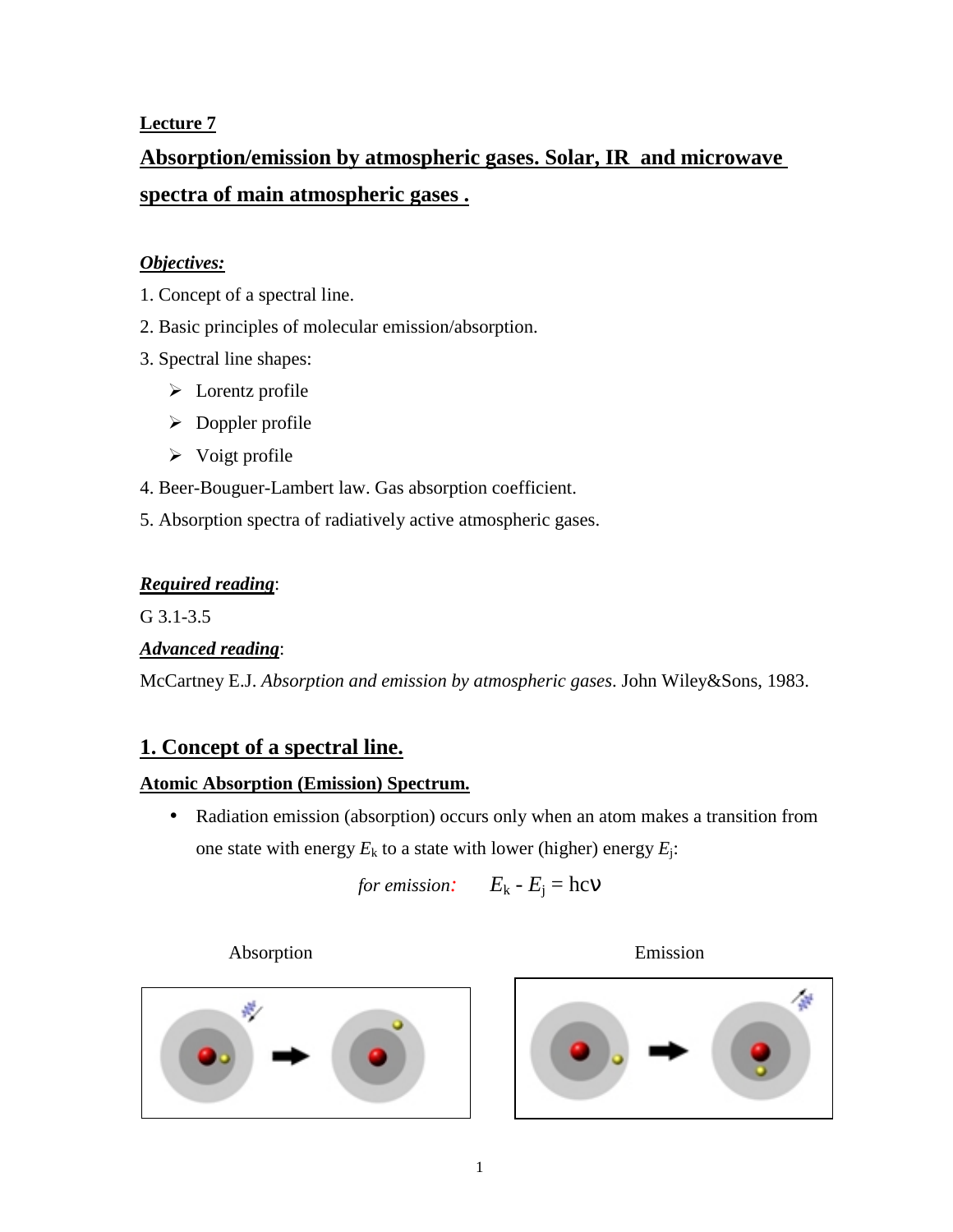## **Molecular Absorption/Emission Spectra**

**Molecular absorption spectrum** is substantially more complicated than that of an atom because molecules have several forms of internal energy. This is the subject of **spectroscopy** and **quantum theory**.

### **Three types of absorption/emission spectra:**

- i) Sharp **lines** of finite widths
- ii) Aggregations (series) of lines called **bands**;
- iii) **Spectral continuum** extending over a broad range of wavelengths



**Figure 7.1** Concept of a line, band, and continuous spectra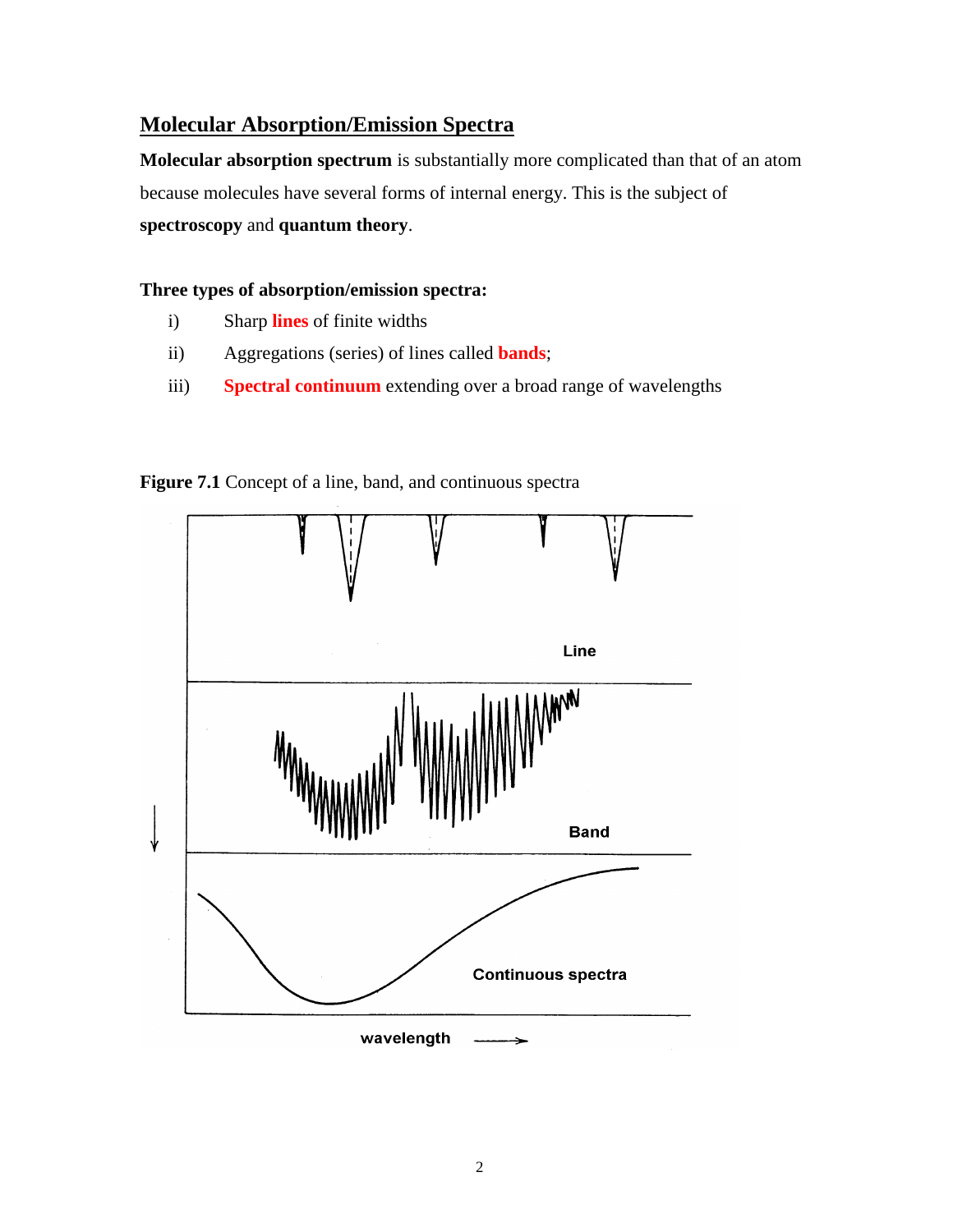### **2. Basic principles of molecular emission/absorption.**

NOTE: The structure of molecules is important for an understanding of their energy forms (see Lecture 6):

- $\checkmark$  Linear molecules (CO<sub>2</sub>, N<sub>2</sub>O; C<sub>2</sub>H<sub>2</sub>, all diatomic molecules):
- $\checkmark$  Symmetric top molecules (NH<sub>3</sub>, CH<sub>3</sub>CL):
- $\checkmark$  Spherical symmetric top molecules (CH<sub>4</sub>):
- $\checkmark$  Asymmetric top molecules (H<sub>2</sub>O, O<sub>3</sub>):

*Review of main underlying physical principles of molecular absorption/emission***:** 

**1) The origins of absorption/emission lie in exchanges of energy between gas molecules and electromagnetic field.** 

**2) In general, total energy of a molecule can be given as:** 

$$
E = E_{rot} + E_{vib} + E_{el} + E_{tr}
$$

**E**<sub>rot</sub> is the kinetic energy of rotation (energy of the rotation of a molecule as a unit body)**:** about 1-500 cm<sup>-1</sup> (far-infrared to microwave region)

**E**<sub>vib</sub> is the **kinetic energy of vibration:** energy of vibrating atom about their equilibrium positions; about 500 to  $10^4$  cm<sup>-1</sup> (near- to far-IR)

 ${\bf E}_{\rm el}$  is the electronic energy: potential energy of electron arrangement; about  $10^4$ - $10^5\,{\rm cm}^{-1}$ (UV and visible)

**E<sub>tr</sub>** is translation energy: exchange of kinetic energy between the molecules during collisions; about 400 cm<sup>-1</sup> for T =300 K

### • **From**  $E_{\text{rot}} < E_{\text{tr}} < E_{\text{vib}} < E_{\text{el}}$  **follows that:**

i) Rotational energy change will accompany a vibrational transition. Therefore, vibrationrotation bands are often formed.

ii) Kinetic collisions, by changing the translation energy, influence rotational levels strongly, vibrational levels slightly, and electronic levels scarcely at all.

• **Energy E<sub>rot</sub>, E<sub>vib</sub>, and E<sub>el</sub> are quantized** and have only discrete values specified by one or more **quantum numbers**. Not all transitions between quantized energy level are allowed - they are subject to selection rules.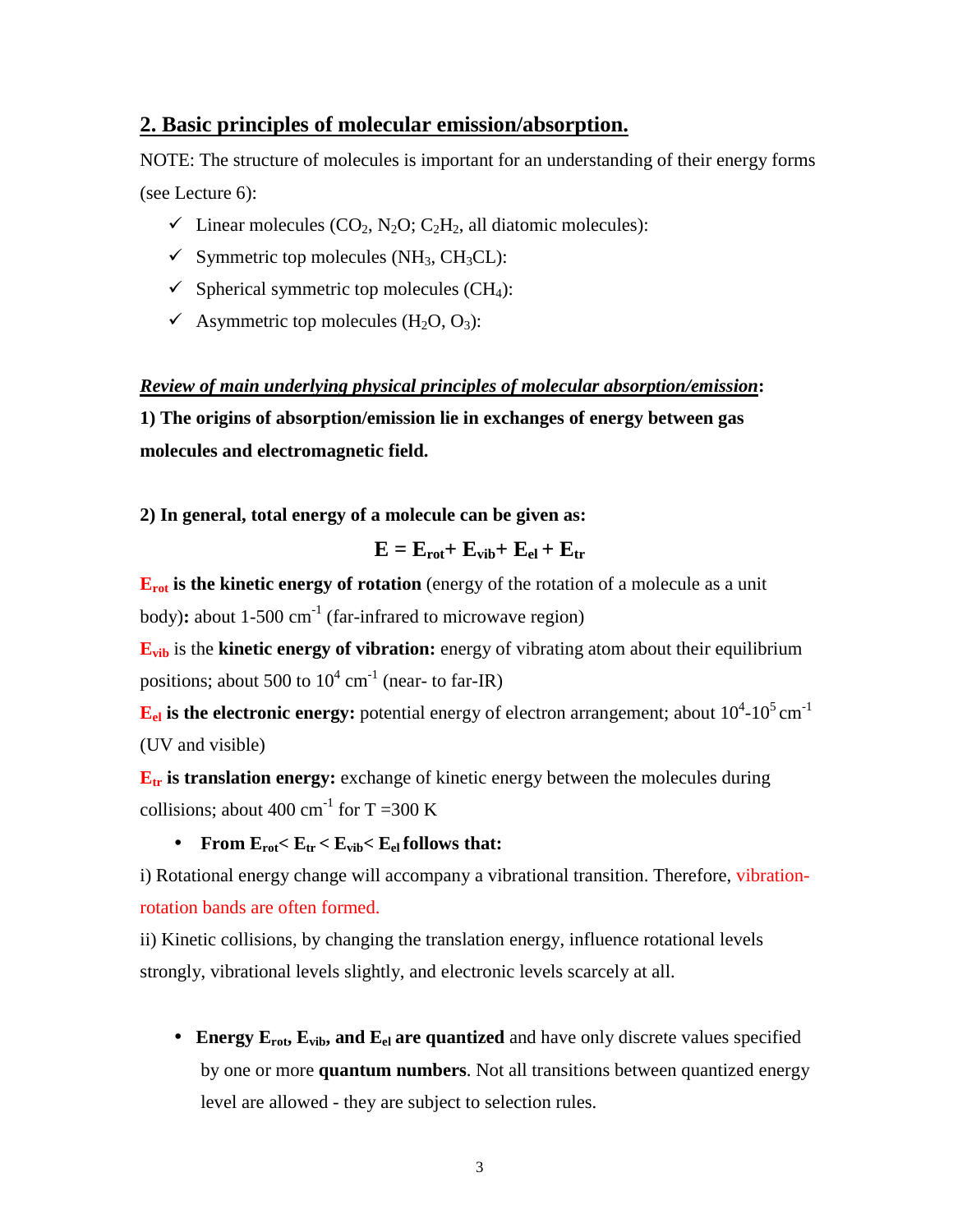# **3) Radiative transitions of purely rotational energy require that a molecule possess a permanent electrical or magnetic dipole moment.**

(recall Table 6.2)

- If charges are distributed symmetrically  $\Rightarrow$  no permanent dipole moment  $\Rightarrow$  no radiative activity in the far-infrared (i.e., no transitions in rotational energy) Example: homonuclear diatomic molecules  $(N_2, 0_2)$ ;
- **O**<sub>2</sub> has a weak permanent magnetic dipole and thus has a rotational transition in microwave.
- **CO**,  $N_2O$ ,  $H_2O$  and  $O_3$  exhibit pure rotational spectra because they all have the permanent dipoles.
- $CO<sub>2</sub>$  and  $CH<sub>4</sub>$  don't have permanent dipole moment  $\Rightarrow$  no pure rotational transitions. But they can acquire the oscillating dipole moments in their vibrational modes  $\Rightarrow$  have vibration-rotation bands

# **4) Radiative transitions of vibrational energy require a change in the dipole moment (i.e., oscillating moment)**

**Figure 7.2** Vibrational modes of diatomic and triatomic atmospheric molecules (see also Figure 6.3)

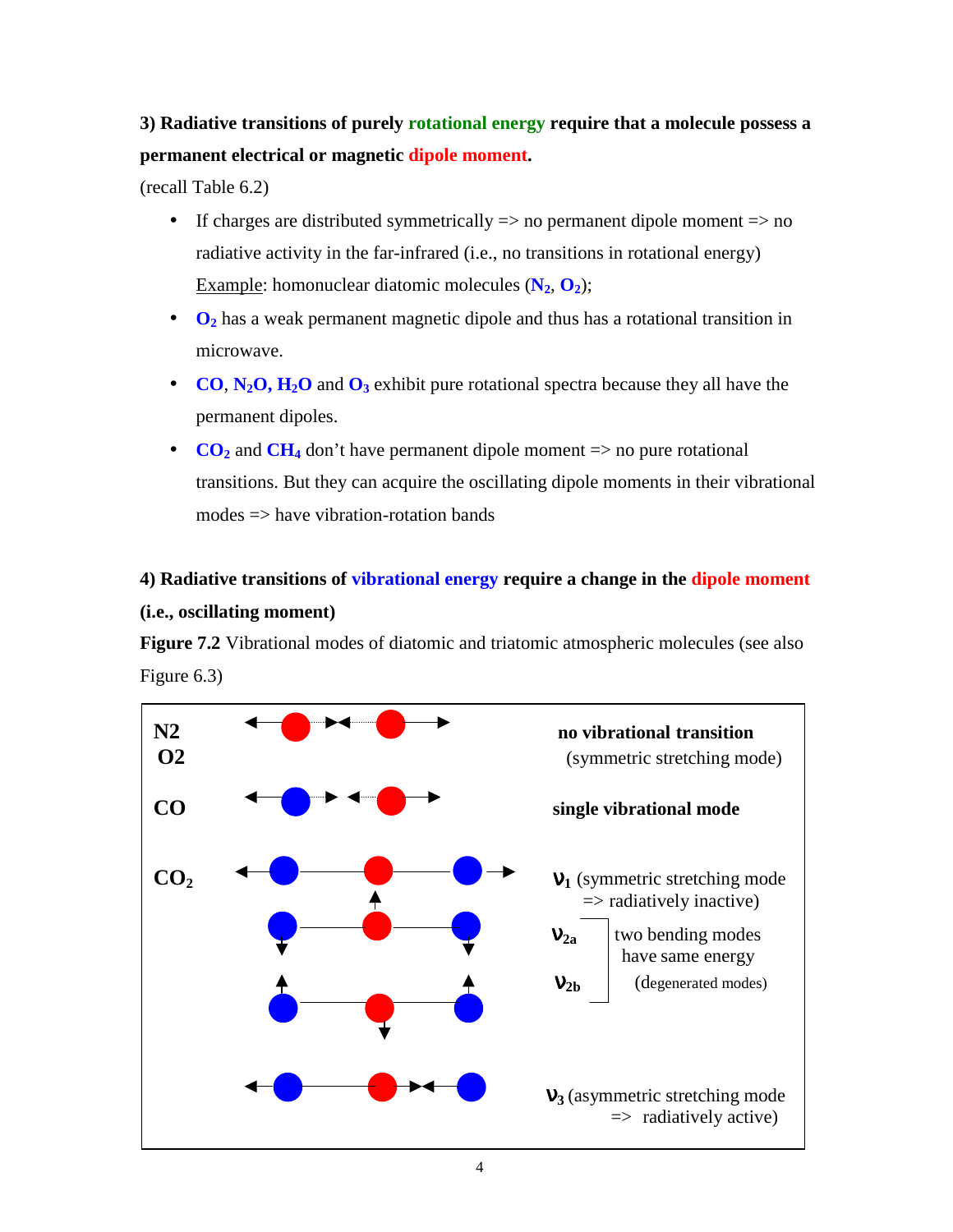**NOTE:** Homonuclear diatomic molecules  $N_2$  and  $O_2$  don't have neither rotational nor vibrational transitions (because of their symmetrical structures) => no radiative activity in the infrared. But these molecules become radiatively active in UV.

**NOTE:** The number of independent vibrational modes of a molecule with  $N>2$  atoms are 3N-6 for non-linear molecules and 3N-5 for a linear molecule. Both  $H_2O$  and  $O_3$  have three normal band  $v_1$ ,  $v_2$  and  $v_3$ : all are optically active.

 $CH<sub>4</sub>$  has nine normal modes but only  $v<sub>3</sub>$  and  $v<sub>4</sub>$  are active in IR.

#### **5) Electronic transitions**

- **Electrons on inner orbits** (close to the atomic nucleus) can be disturbed or dislodged only by photons having the large energies (short-wave UV and X-rays);
- **Electrons on the outermost orbits** can be disturbed by the photons having the energies of UV and visible radiation => these electrons are involved in absorption/emission in the UV and visible.
- Both an atom and a molecule can have the **electronic transitions**. Electronic transitions of a molecule are always accompanied by vibrational and rotational transitions and are governed by numerous selection rules.

# **2. Spectral line shapes: Lorentz profile, Doppler profile, and Voigt profile.**

**Three main properties that define an absorption line: central position of the line**  (e.g., the central frequency  $\tilde{v}_0$  or wavenumber  $\mathbf{v}_0$  ), strength of the line (or intensity, **S), and shape factor (or profile,** *f***) of the line.** 

• Each absorption line has a width (referred to as **natural broadening of a spectral line).**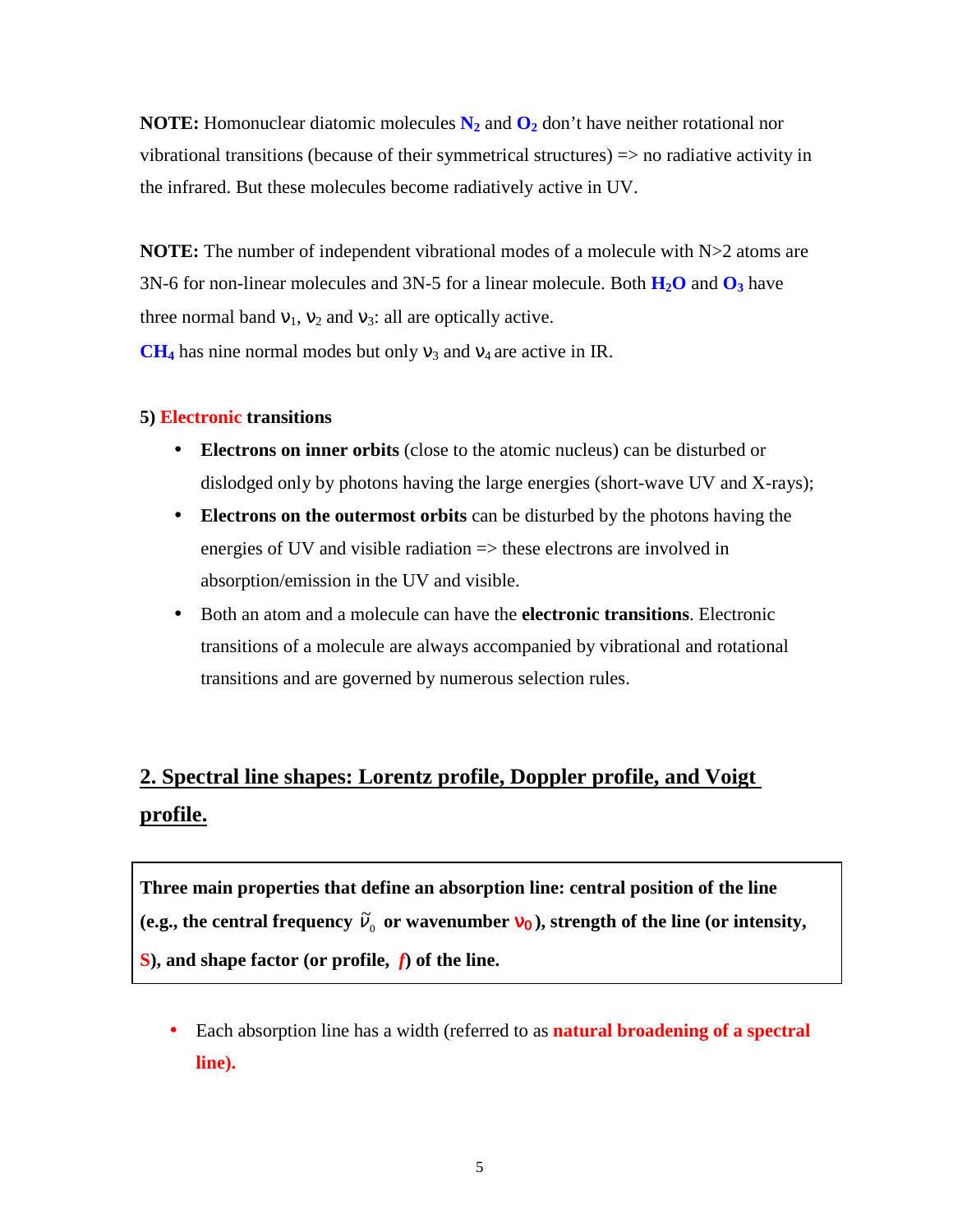• In the atmosphere, several processes may result in an additional broadening of a spectral line of the molecules: 1) collisions between molecules (referred to as the **pressure broadening**); 2) due to the differences in the molecule thermal velocities (referred to as the **Doppler broadening**); and 3) the combination of the above processes.

**Lorentz profile** of a spectral line is used to characterize the **pressure broadening** and is defined as:

$$
f_L(\nu - \nu_0) = \frac{\alpha / \pi}{(\nu - \nu_0)^2 + \alpha^2}
$$
 [7.1]

where  $f(\mathbf{v} \cdot \mathbf{v}_0)$  is the shape factor of a spectral line;

 $v_0$  is the wavenumber of a central position of a line;

 $\alpha$  is the half-width of a line at the half maximum (in cm<sup>-1</sup>), (often referred as a **line width**)

• The **half-width** of the Lorentz line shape is a function of pressure P and temperature T and can be expressed as

$$
\alpha(P,T) = \alpha_0 \frac{P}{P_0} \left(\frac{T_0}{T}\right)^n \tag{7.2}
$$

where  $\alpha_0$  is the reference half-width for STP:  $T_0 = 273K$ ; P=1013 mb.

 $\alpha_0$  is in the range from **about 0.01 to 0.1 cm<sup>-1</sup>** for most atmospheric radiatively active gases. For most gases n=1/2.

**NOTE**: The above **dependence on pressure** is very important because atmospheric pressure varies by an order of 3 from the surface to about 40 km.

- The **Lorentz profile** is fundamental in the radiative transfer in the lower atmosphere where the pressure is high.
- The collisions between like molecules (**self-broadening**) produces the large linewidths than do collisions between unlike molecules (**foreign broadening**). Because radiatively active gases have low concentrations, the **foreign broadening** often dominates in infrared radiative transfer.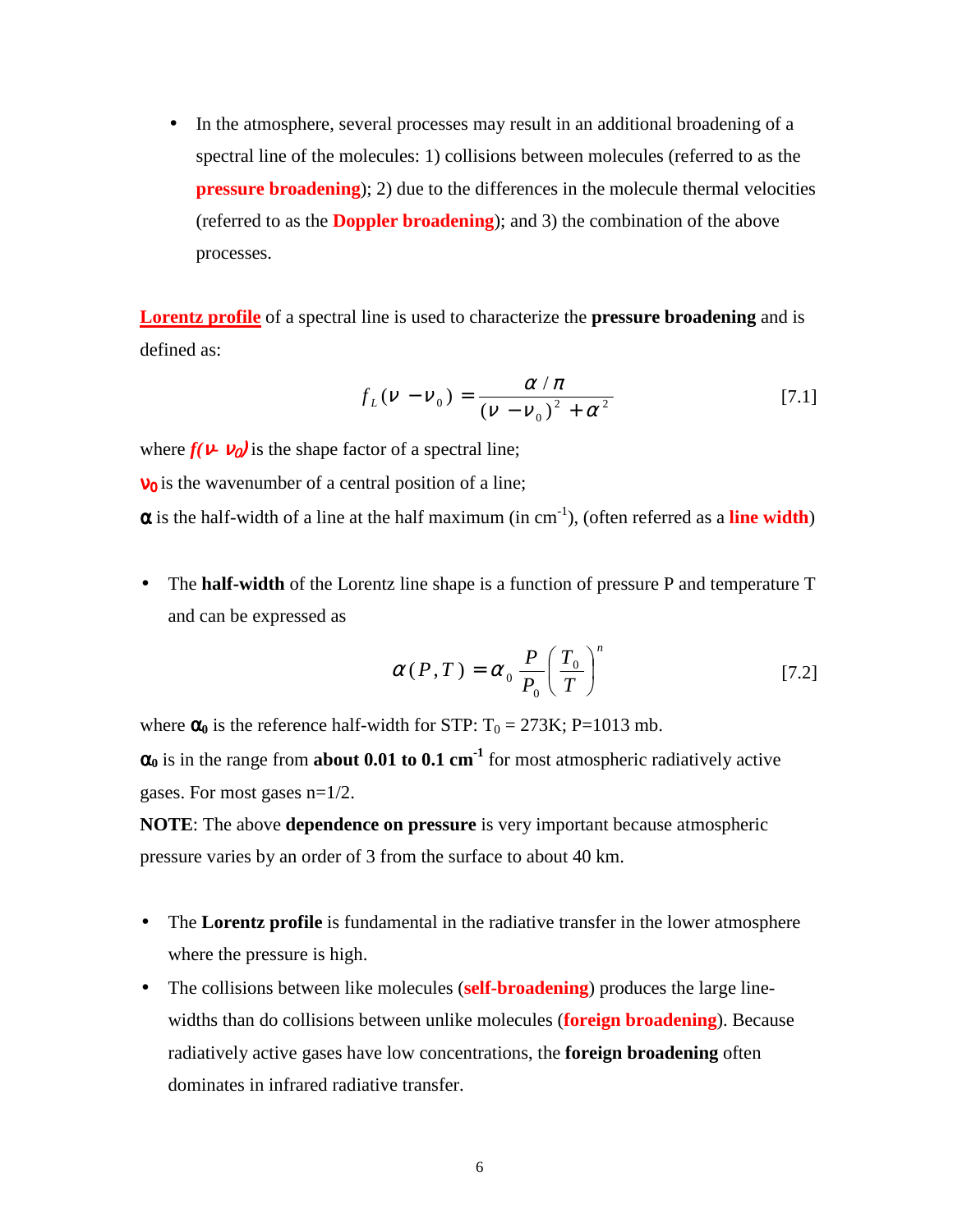**Doppler profile** is defined in the absence of collision effects (i.e., pressure broadening) as:

$$
f_D(\mathbf{V} - \mathbf{V}_0) = \frac{1}{\alpha_D \sqrt{\pi}} \exp\left[-\left(\frac{\mathbf{V} - \mathbf{V}_0}{\alpha_D}\right)^2\right]
$$
 [7.3]

 $\alpha_D$  is the **Doppler line width** 

$$
\alpha_D = \frac{V_0}{c} (2k_B T / m)^{1/2}
$$
 [7.4]

where *c* is the speed of light;  $k_B$  is the Boltzmann's constant, *m* is the mass of the molecule (for air m =  $4.8 \times 10^{-23}$ ).

• The Doppler broadening is important at the altitudes from about 20 to 50 km.

**Voigt profile** is the combination of the Lorentz and Doppler profiles to characterize broadening under the low-pressure conditions (above about 40 km in the atmosphere). (i.e., it is required because the collisions (pressure broadening) and Doppler effect can not be treated as completely independent processes:

$$
f_{\text{Voigt}}(v - v_0) = \int_{-\infty}^{\infty} f_L(v' - v_0) f_D(v - v') dv' =
$$
  

$$
\frac{\alpha}{\alpha_D \pi^{3/2}} \int_{-\infty}^{\infty} \frac{1}{(v' - v_0')^2 + \alpha^2} \exp\left[-\left(\frac{v - v'}{\alpha_D}\right)^2\right] dv'
$$
 [7.5]

**NOTE**: The Voigt profile requires numerical calculations.

#### **Nature of the Voigt profile:**

- At high pressure: the Doppler profile is narrow compare to the Lorentz profile so under these conditions the Voigt profile is the same as Lorentz profile.
- At low pressure: the behavior is more complicated  $-$  a kind of hybrid line with a Doppler center but with Lorentz wings.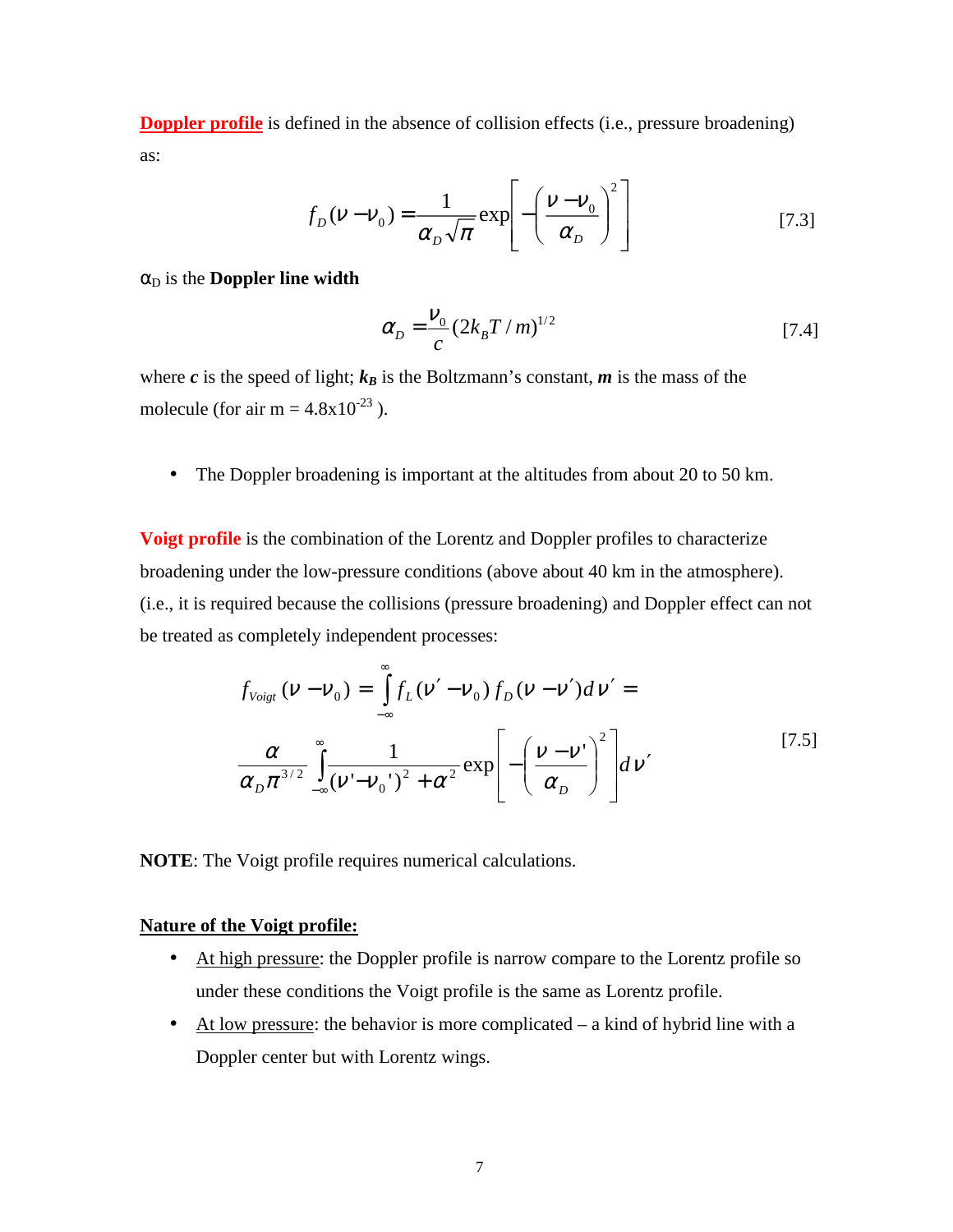### **3. Beer-Bouguer-Lambert law. Gas absorption coefficient.**

The fundamental law of extinction is the **Beer-Bouguer-Lambert law,** which states that the extinction process is linear in the intensity of radiation and amount of matter, provided that the physical state (i.e., T, P, composition) is held constant.

Consider a small volume ∆*V* of infinitesimal length *ds* and unit area ∆*A* containing optically active matter (gases, aerosols, and/or cloud drops). Thus, the change of intensity along a path *ds* is proportional to the amount of matter (number concentration) in the path.



where  $\mathcal{K}_{e,\lambda}$  is the **volume extinction coefficient** (LENGTH<sup>-1</sup>) and  $J_{\lambda}$  is the **source function**.

**NOTE**: In general, the source function is due to emission and scattering, where as extinction is due to absorption and scattering (see Lecture 3).

Integrating Eq.[7.6], we have

$$
I_{s2,\lambda} = I_{s1,\lambda} \exp(-\int_{s1}^{s2} k_{e,\lambda}(s)ds) = I_{s1,\lambda} \exp(-\tau_{\lambda})
$$
 [7.7]

where *Is1,*<sup>λ</sup> and *Is2,*<sup>λ</sup> are the incident and transmitted intensities, respectively.

**Optical depth** along the path s is defined as

$$
\tau_{\lambda} = \int_{s_1}^{s_2} k_{e,\lambda}(s) ds \qquad [7.8]
$$

*UNITS:* optical depth is unitless.

**NOTE:** "same name": **optical depth = optical thickness = optical path**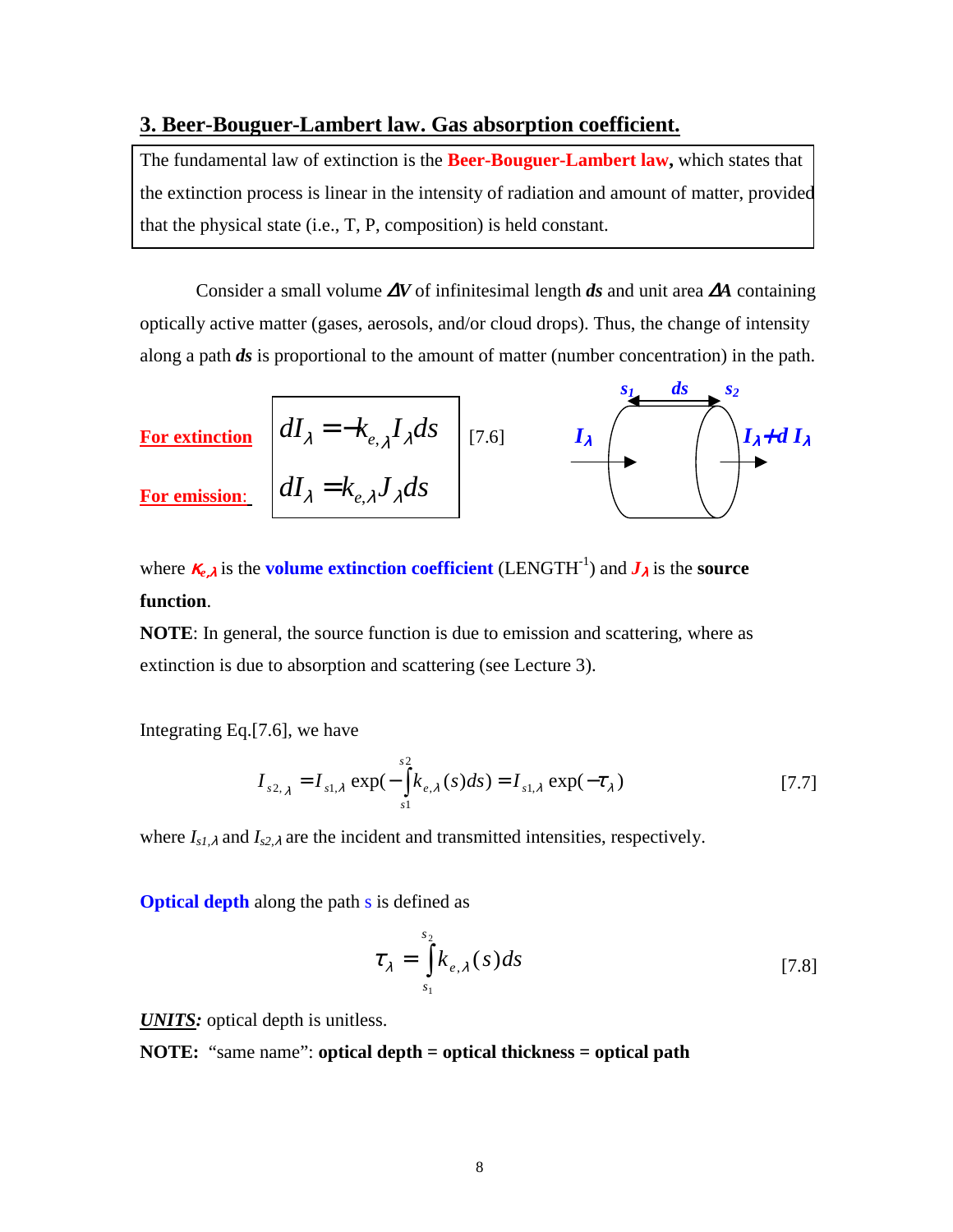**Transmission function** is defined as

$$
T_{\lambda} = \exp(-\tau_{\lambda})
$$
 [7.9]

*UNITS:* transmission function is unitless (between 0 and 1)

• In general, the extinction coefficient is a sum of the absorption coefficient and scattering coefficient of gases and particulates.

**NOTE:** scattering by gases and scattering and absorption by particulates will be discussed in Lecture 9.

**Absorption coefficient of a gas** is defined by the position, strength, and shape of a spectral line:

$$
k_{a\mathbf{v}} = \mathbf{S} f(\mathbf{v} - \mathbf{v}_0) \tag{7.10}
$$

where  $S$  in the line intensity and  $f$  is the line profile:

$$
S = \int k_{a,v} dv
$$
 and 
$$
\int f(v - v_0) dv = 1
$$

#### *Dependencies***:**

**S** depends on **T;** 

 $f(\mathbf{v} - \mathbf{v}_0, \alpha)$  depends on the line halfwidth  $\alpha$  (p, T), which depends on pressure and temperature.

• **Because the amount of an absorbing gas may be expressed in a number of possible ways ( e.g., molecules per unit volume, mass of molecules per unit volume, etc.), different kinds of absorption coefficient may be introduced is such a way that the optical depth remains unitless. Introducing a path length** 

(or amount of gas), *u*, we have 
$$
\tau_{v} = \int_{u_1}^{u_2} k_{a,v} du
$$
 [7.11]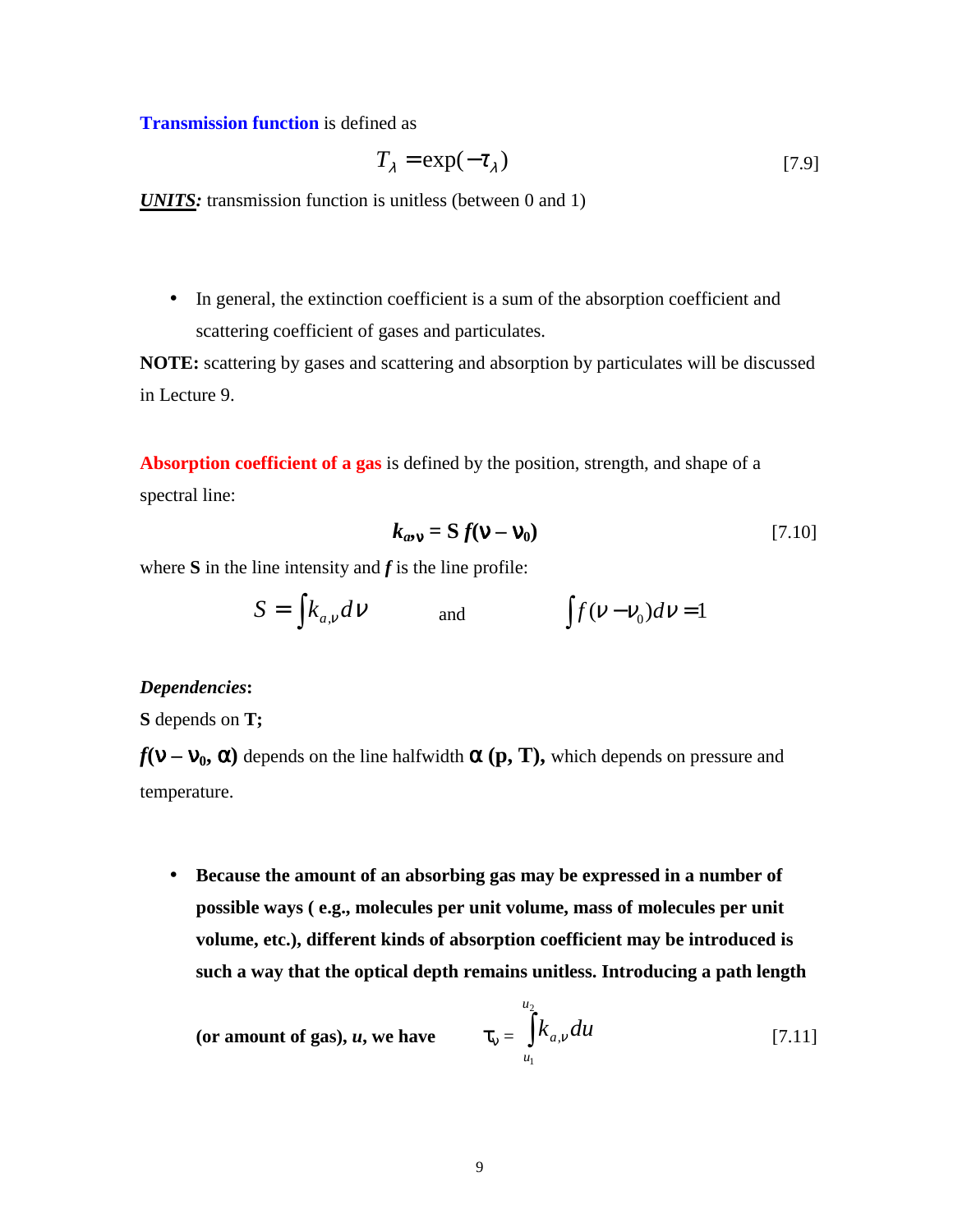#### **Most commonly used absorption coefficients**:

 $k_{av}$  Volume absorption coefficient (in LENGTH<sup>-1</sup>)

 $k_{\text{m,a,v}}$  Mass absorption coefficient (in LENGTH<sup>2</sup>/MASS)

 $k_{cs, a, v}$  Absorption cross section (in LENGTH<sup>2</sup>)

Mass absorption coefficient = volume absorption coefficient/density Absorption cross section = volume absorption coefficient/number concentration

Thus, optical depth can be expressed in several ways

$$
\tau_{v}(s_1, s_2) = \int_{s_1}^{s_2} k_{a,v} ds = \int_{s_1}^{s_2} \rho k_{m,a,v} ds = \int_{s_1}^{s_2} N k_{cs,a,v} ds
$$
 [7.12]

**Table 7.1** Units used for path length, absorption coefficient, and line intensity (for Eqs.[7.10] - [7.12])

| Absorbing gas      | <b>Absorption coefficient</b> | Line intensity      |
|--------------------|-------------------------------|---------------------|
| (path length u)    |                               |                     |
| cm                 | $\mathbf{cm}$                 | cm                  |
| g cm               | $\mathbf{cm}$                 | cm g                |
| $\mathbf{cm}^{-1}$ | cm <sup>2</sup>               | cm                  |
| cm atm             | $\text{(cm atm)}^{-1}$        | $atm$ <sup>-'</sup> |

*Units of the line profile, f*: LENGTH (often cm)

**<u>4. Absorption spectra of main atmospheric gases (H<sub>2</sub>O, CO<sub>2</sub>, O<sub>3</sub>, CH<sub>4</sub>,**</u> **N2O, CFCs).**

• Each atmospheric gas has a specific absorption/emission spectrum – its own radiative signature. HITRAN is a main spectroscopic data base that contains information (e.g., intensity and half-width) for a total of about 1,080,000 spectral lines for 36 different molecules.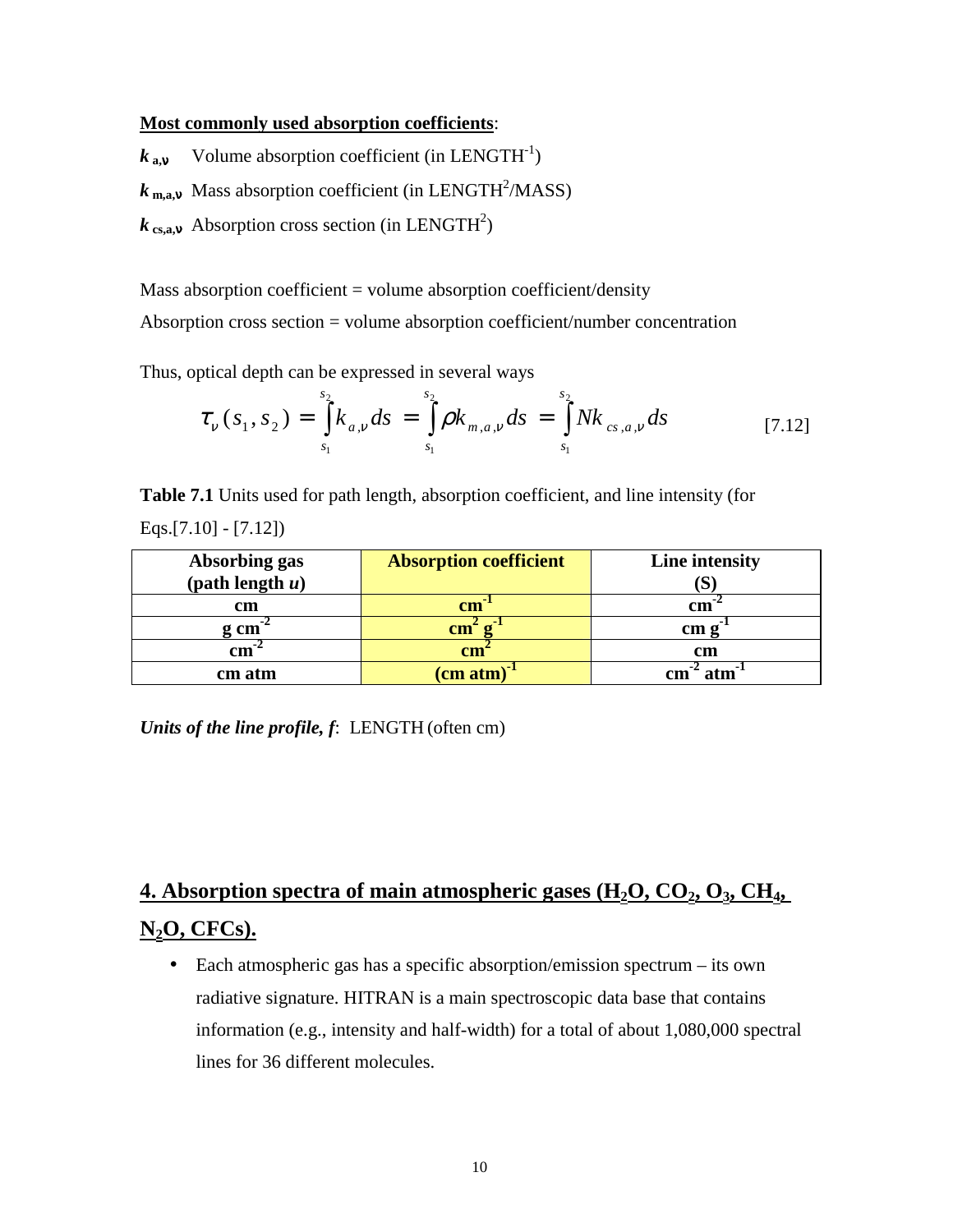# **Microwave region**

| Molecule         | Absorption line (Frequency, GHz) |
|------------------|----------------------------------|
| H <sub>2</sub> O | 22235; 183.3                     |
|                  | about 60; 118.75                 |

(see Figure 3.4)

# **Thermal IR region**



**Figure 7.3** Low-resolution IR absorption spectra of the major atmospheric gases.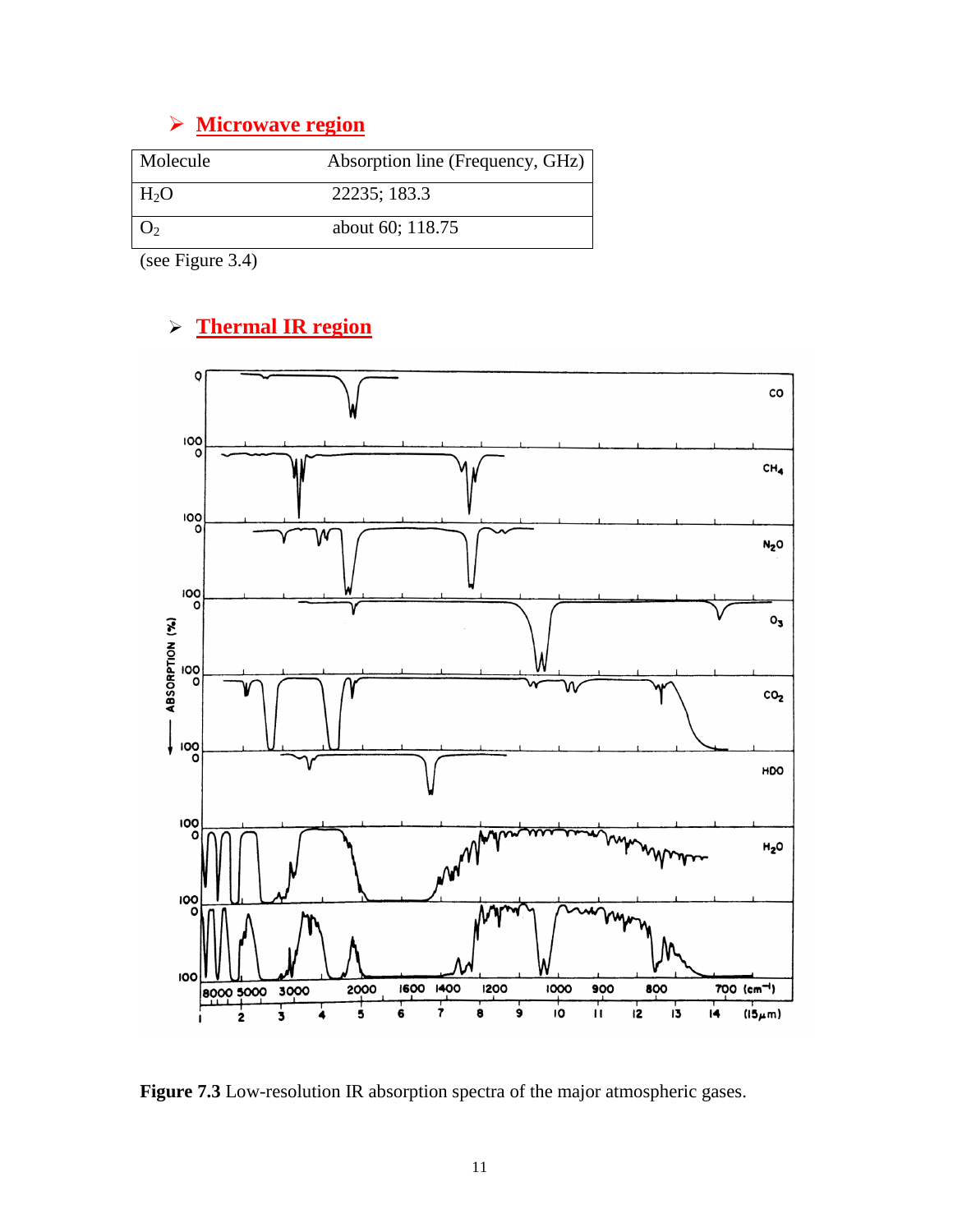| Gas              | <b>Center</b>                                | <b>Transition</b>           | <b>Band interval</b> |
|------------------|----------------------------------------------|-----------------------------|----------------------|
|                  | $v$ (cm <sup>-1</sup> ) ( $\lambda(\mu m)$ ) |                             | $(cm^{-1})$          |
| H <sub>2</sub> O |                                              | pure rotational             | $0 - 1000$           |
|                  | 1594.8(6.3)                                  | $v_2$ ; P, R                | 640-2800             |
|                  | continuum*                                   | far wings of the strong     | 200-1200             |
|                  |                                              | lines; water vapor          |                      |
|                  |                                              | dimmers $(H_2O)_2$          |                      |
| CO <sub>2</sub>  | 667(15)                                      | $v_2$ ; P, R, Q             | 540-800              |
|                  | 961 (10.4)                                   | overtone and                | 850-1250             |
|                  | 1063.8(9.4)                                  | combination                 |                      |
|                  | 2349(4.3)                                    | $v_3$ ; P, R                | 2100-2400            |
|                  |                                              | overtone and<br>combination |                      |
| $\mathbf{O}_3$   | 1110(9.01)                                   | $v_1$ ; P, R                | 950-1200             |
|                  | 1043 (9.59)                                  | $v_3$ ; P, R                | 600-800              |
|                  | 705 (14.2)                                   | $v_2$ ; P, R                | 600-800              |
| CH <sub>4</sub>  | 1306.2(7.6)                                  | $V_4$                       | 950-1650             |
| $N_2O$           | 1285.6(7.9)                                  | v <sub>1</sub>              | 1200-1350            |
|                  | 588.8 (17.0)                                 | $v_2$                       | 520-660              |
|                  | 2223.5(4.5)                                  | $V_3$                       | 2120-2270            |
| <b>CFCs</b>      |                                              |                             | 700-1300             |

**Table 7.2** The most important vibrational and rotational transitions for  $H_2O$ ,  $CO_2$ ,  $O_3$ ,  $CH_4$ , N<sub>2</sub>O, and CFCs.

\* Continuum absorption by water vapor in the region from 800-1200 cm-1 remains unexplained. It has been suggested that it results from the accumulated absorption of the distant wings of lines in the far infrared. This absorption is caused by collision broadening between H<sub>2</sub>O molecules (called **self-broadening**) and between H<sub>2</sub>O and non-absorbing molecules (N2) (called **foreign broadening**).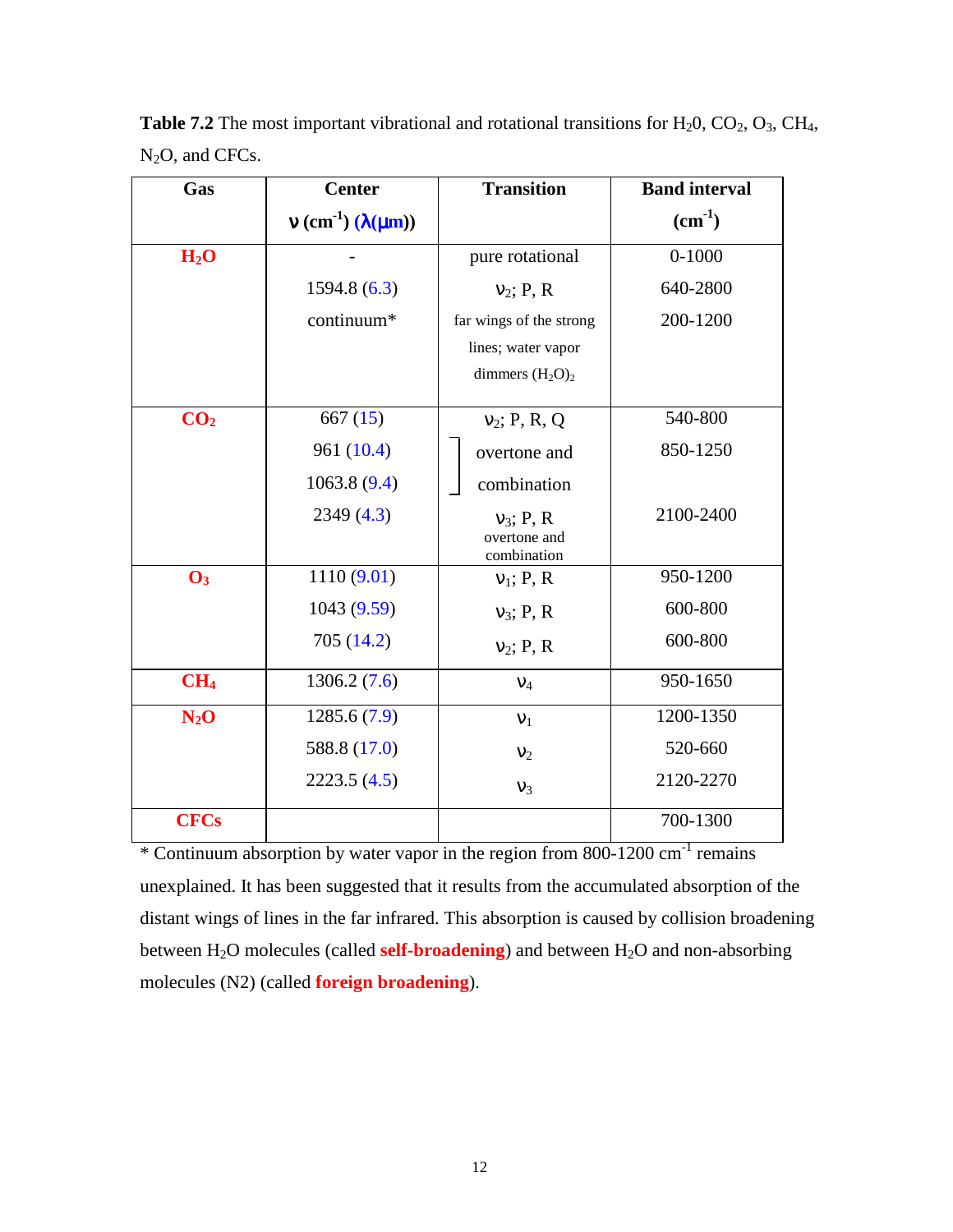## **Near-IR and visible regions**

Absorption of visible and near-IR radiation in the gaseous atmosphere is primarily due to  $H<sub>2</sub>O$ ,  $O<sub>3</sub>$ , and  $CO<sub>2</sub>$ .

**NOTE**: Atmospheric gases absorb only a small fraction of visible radiation.



Figure 7.4 Solar spectral irradiance (flux) at the top of the atmosphere and at the surface.

**Table 7.3** Wavelengths of absorption in the solar spectrum  $(UV + visible)$  by several atmospheric gases

| <u>Gas</u>                 | <b>Absorption wavelengths (µm)</b> |  |
|----------------------------|------------------------------------|--|
| $N_2$                      | < 0.1                              |  |
| $\mathbf{O}_2$             | < 0.245                            |  |
| $\mathbf{O}_3$             | $0.17 - 0.35$                      |  |
|                            | $0.45 - 0.75$                      |  |
| $H_2O$                     | < 0.21                             |  |
|                            | $0.6 - 0.72$                       |  |
| $H_2O_2$ hydrogen peroxide | < 0.35                             |  |
| $NO2$ nitrogen oxide       | $< 0.6*$                           |  |
| N <sub>2</sub> O           | < 0.24                             |  |
| $NO3$ nitrate radical      | $0.41 - 0.67$                      |  |
| <b>HONO</b> nitrous acid   | < 0.4                              |  |
| $HNO3$ nitric acid         | < 0.33                             |  |
| $CH3Br$ methyl bromide     | < 0.26                             |  |
| CFCI <sub>3</sub> (CFC11)  | < 0.23                             |  |
| <b>HCHO</b> formaldehyde   | $0.25 - 0.36$                      |  |

<sup>\*</sup> **NO**<sub>2</sub> absorb at  $\lambda$  < 0.6 µm, but photodissociate at  $\lambda$  < 0.4 µm